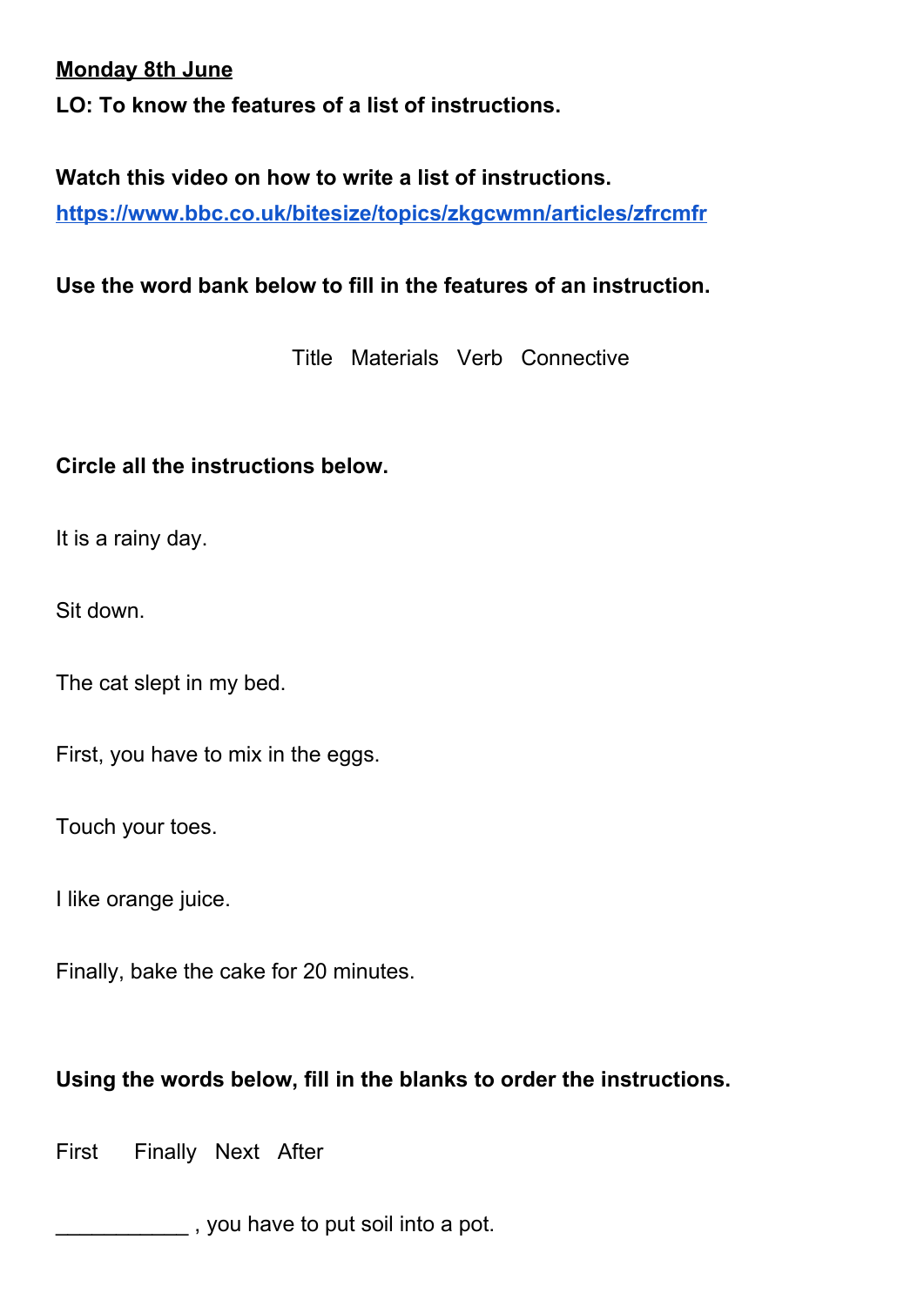**EXECUTE:** , you add the seed to the soil.

add some more soil on top of the seed.

pour some water onto your soil and leave somewhere sunny.

**Use the picture of the classroom below to write out four instructions you may hear in class.**

**\_\_\_\_\_\_\_\_\_\_\_\_\_\_\_\_\_\_\_\_\_\_\_\_\_\_\_\_\_\_\_\_\_\_\_\_\_\_\_\_\_\_\_\_\_\_\_\_\_\_\_\_\_\_\_\_\_\_\_\_\_\_\_\_\_\_\_\_\_\_\_\_**

**\_\_\_\_\_\_\_\_\_\_\_\_\_\_\_\_\_\_\_\_\_\_\_\_\_\_\_\_\_\_\_\_\_\_\_\_\_\_\_\_\_\_\_\_\_\_\_\_\_\_\_\_\_\_\_\_\_\_\_\_\_\_\_\_\_\_\_\_\_\_\_\_**

**\_\_\_\_\_\_\_\_\_\_\_\_\_\_\_\_\_\_\_\_\_\_\_\_\_\_\_\_\_\_\_\_\_\_\_\_\_\_\_\_\_\_\_\_\_\_\_\_\_\_\_\_\_\_\_\_\_\_\_\_\_\_\_\_\_\_\_\_\_\_\_\_**

**\_\_\_\_\_\_\_\_\_\_\_\_\_\_\_\_\_\_\_\_\_\_\_\_\_\_\_\_\_\_\_\_\_\_\_\_\_\_\_\_\_\_\_\_\_\_\_\_\_\_\_\_\_\_\_\_\_\_\_\_\_\_\_\_\_\_\_\_\_\_\_\_**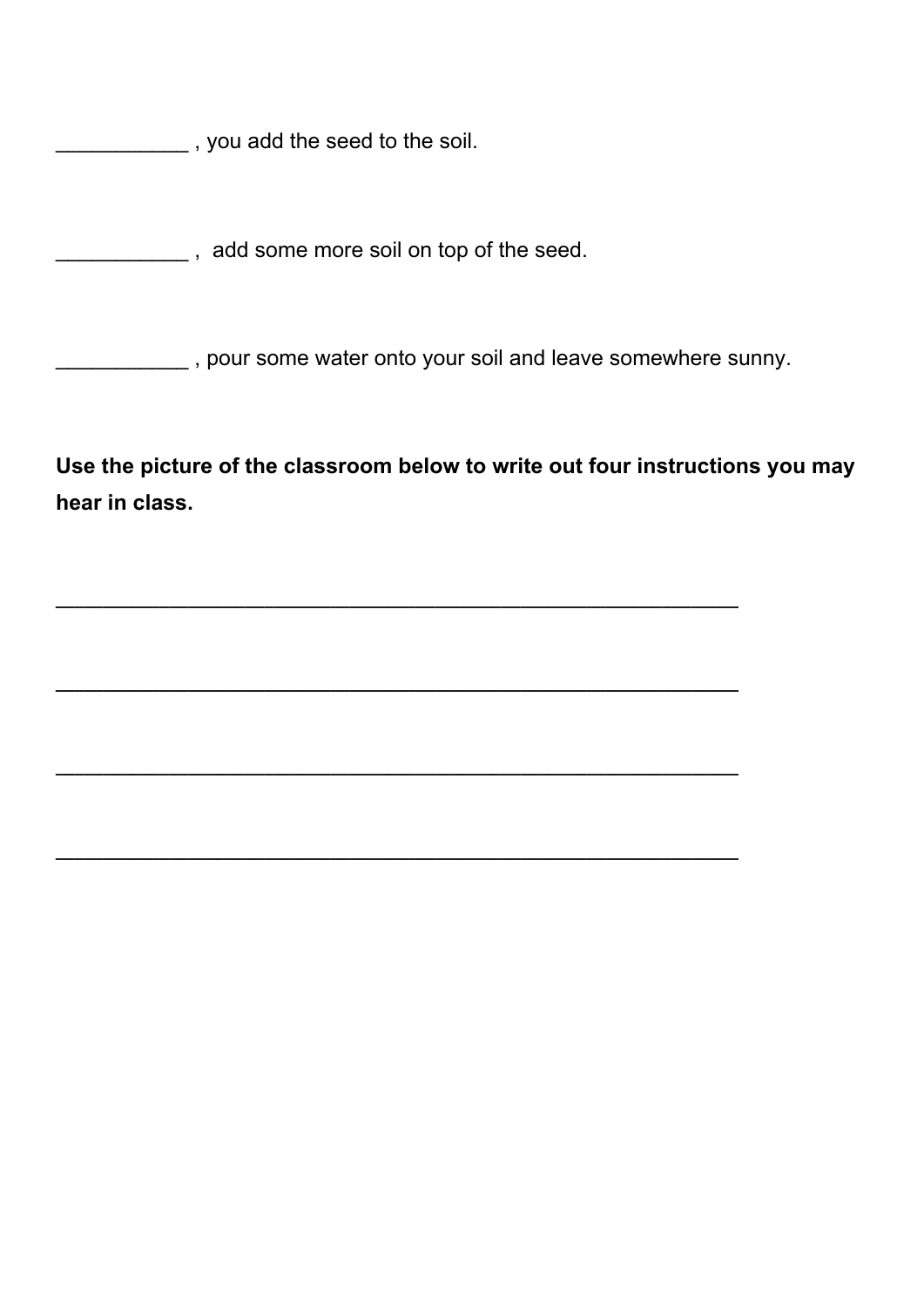# **Tuesday 9th June**

**LO: To research how plants are grown.**

**\_\_\_\_\_\_\_\_\_\_\_\_\_\_\_\_\_\_\_\_\_\_\_\_\_\_\_\_\_\_\_\_\_\_\_\_**

**\_\_\_\_\_\_\_\_\_\_\_\_\_\_\_\_\_\_\_\_\_\_\_\_\_\_\_\_\_\_\_\_\_\_\_\_**

**\_\_\_\_\_\_\_\_\_\_\_\_\_\_\_\_\_\_\_\_\_\_\_\_\_\_\_\_\_\_\_\_\_\_\_\_**

**\_\_\_\_\_\_\_\_\_\_\_\_\_\_\_\_\_\_\_\_\_\_\_\_\_\_\_\_\_\_\_\_\_\_\_\_**

### **Watch the video below on how to grow a plant.**

<https://www.bbc.co.uk/bitesize/topics/zpxnyrd/articles/zxxsyrd>

**Using the picture below to help you write a list of things a plant needs to grow.**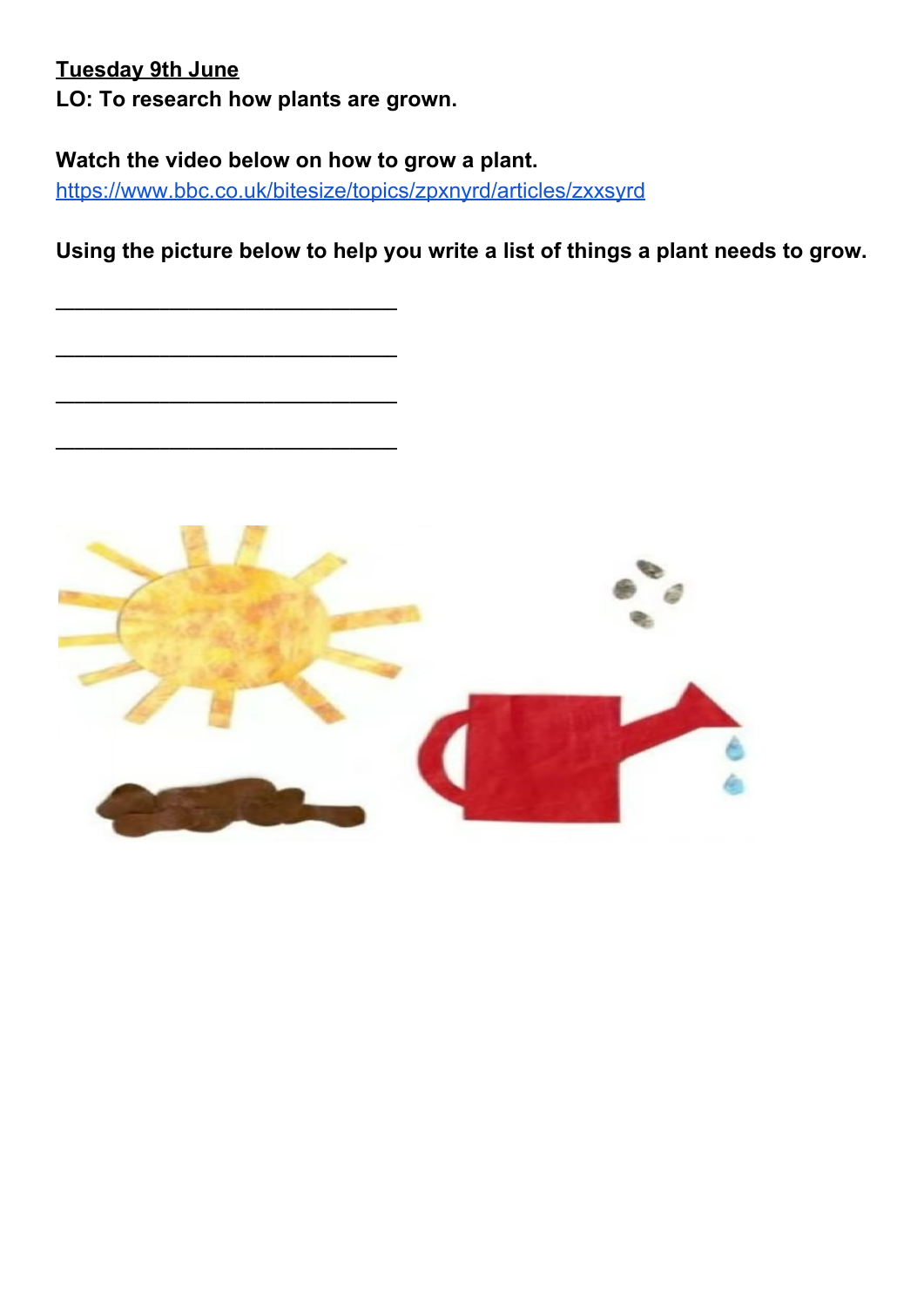Use the words below to finish the sentences.

| light                                                                                                      | water | air                   | soil |  |
|------------------------------------------------------------------------------------------------------------|-------|-----------------------|------|--|
| Many plants need ________________                                                                          |       | from the sun.         |      |  |
| Many plants need ____________                                                                              |       | or they will dry out. |      |  |
| Many plants need ___________<br>to grow their roots in.<br>They get the nutrients they need from the soil. |       |                       |      |  |
| which they use to make food.                                                                               |       |                       |      |  |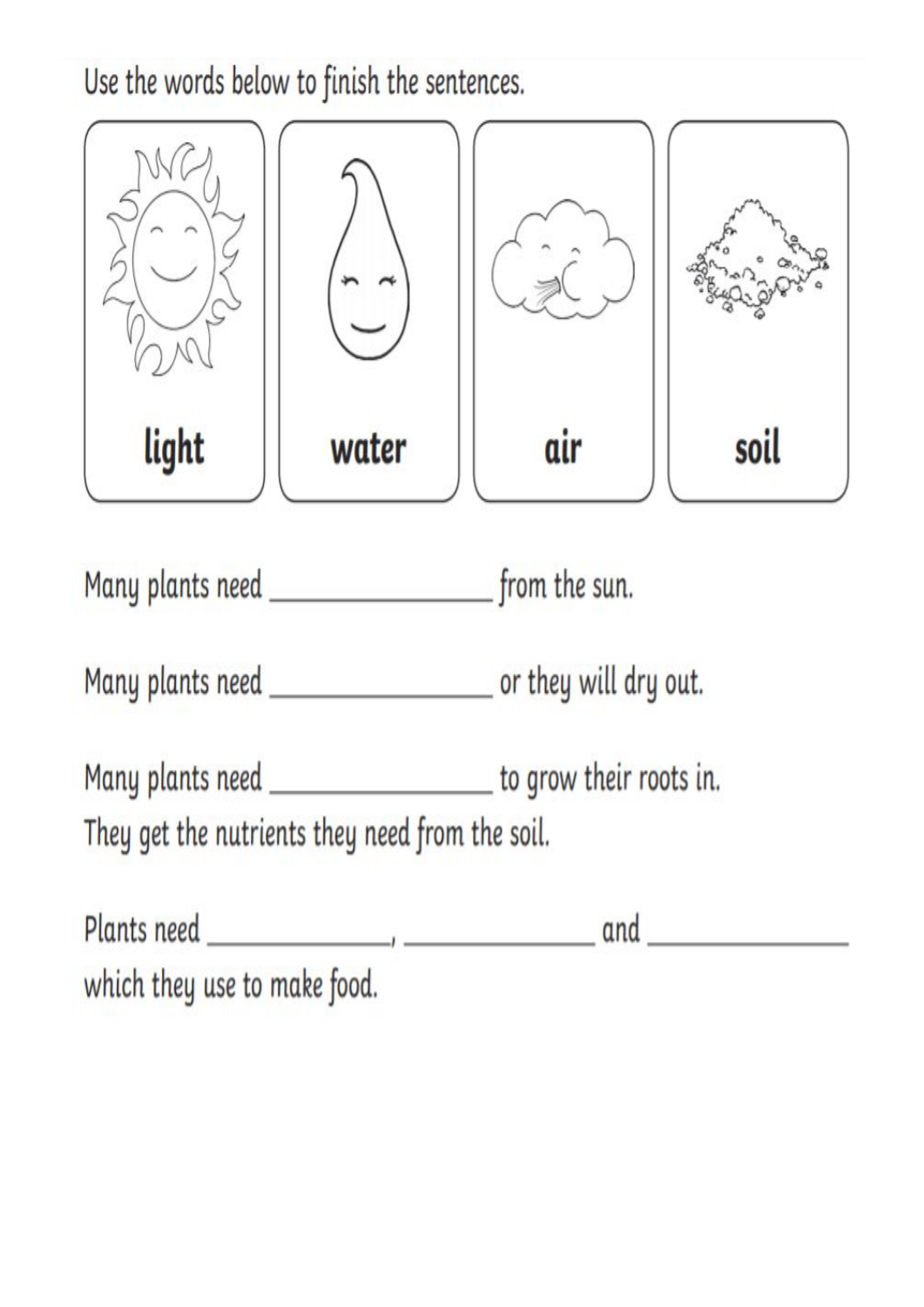Write a sentence to describe each picture below.





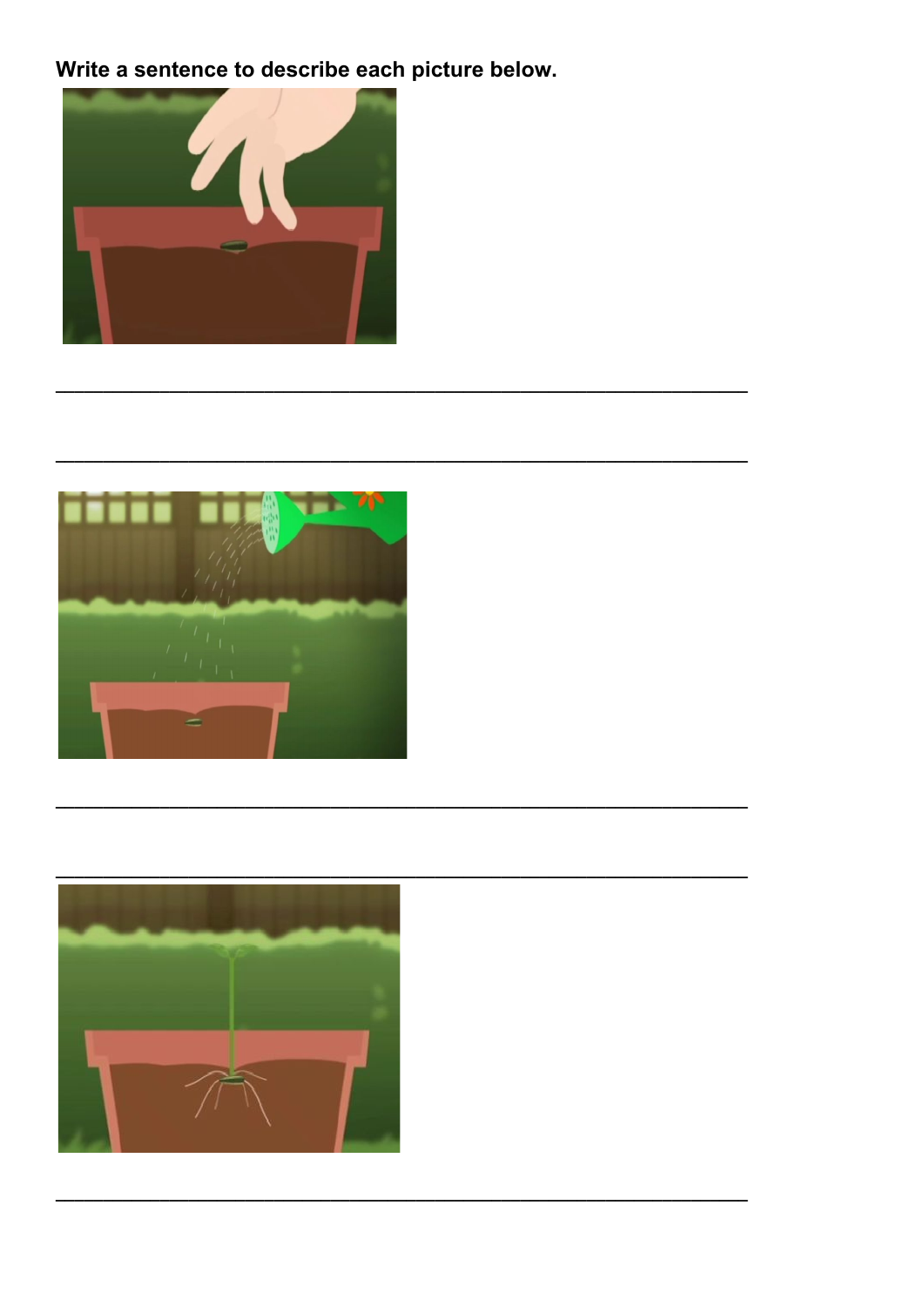

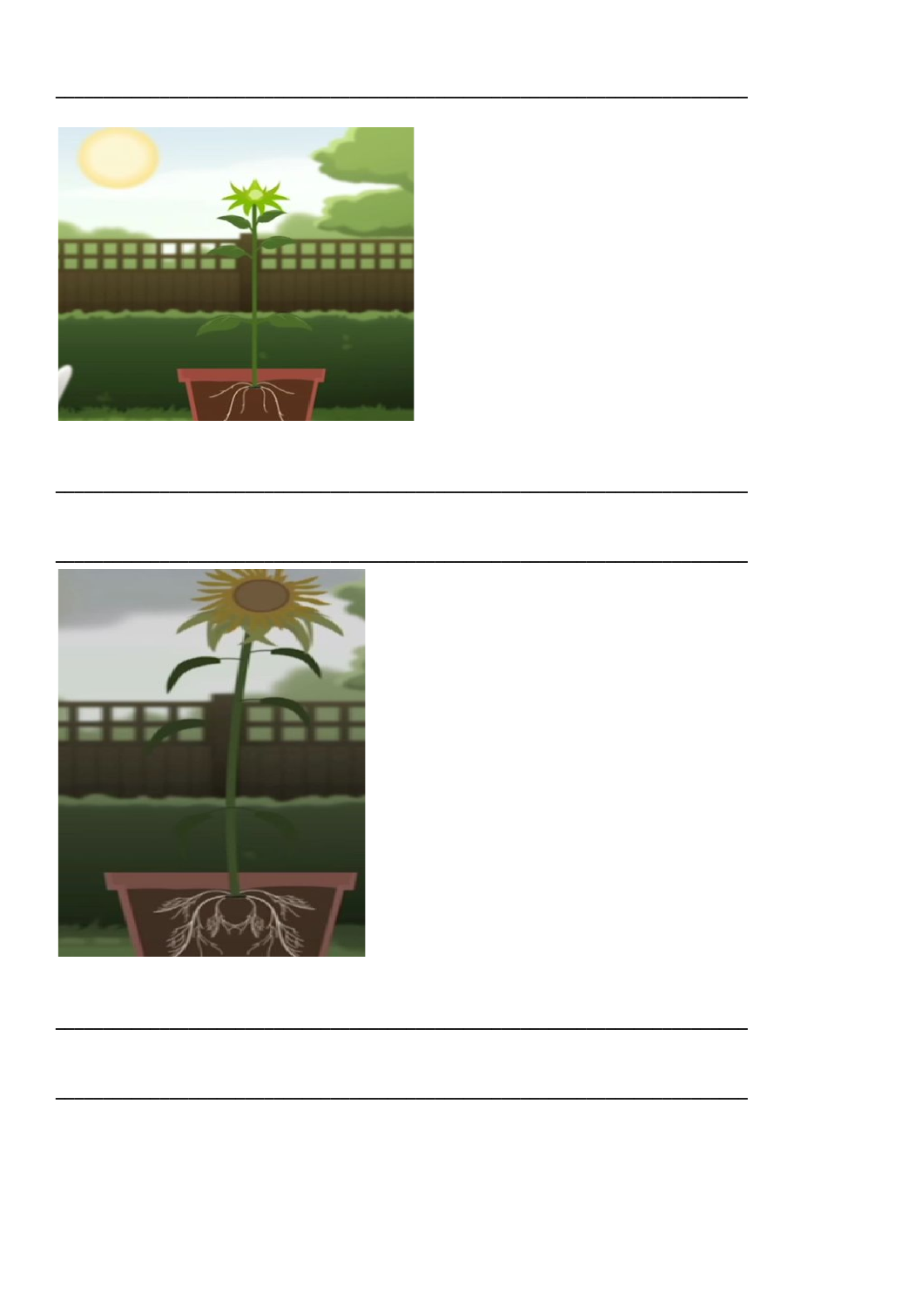**Wednesday 11th June LO: To plan a set of instructions.**

**Use the picture below to write out a list of equipment you will need to plant and grow your plant.**



## **Number the sentences below to put them in order of how to grow a plant.**

FInally, leave in a place where it can get lots of sun.

Next, gently pour on some water just.

First, take a pot and fill it with soil.

After the pot is filled, carefully add in your seeds.

## **Use the word bank below to fill in the blanks with the best adverb.**

Firstly, \_\_\_\_\_\_\_\_\_\_\_\_\_\_\_\_\_\_\_ fill a pot with soil.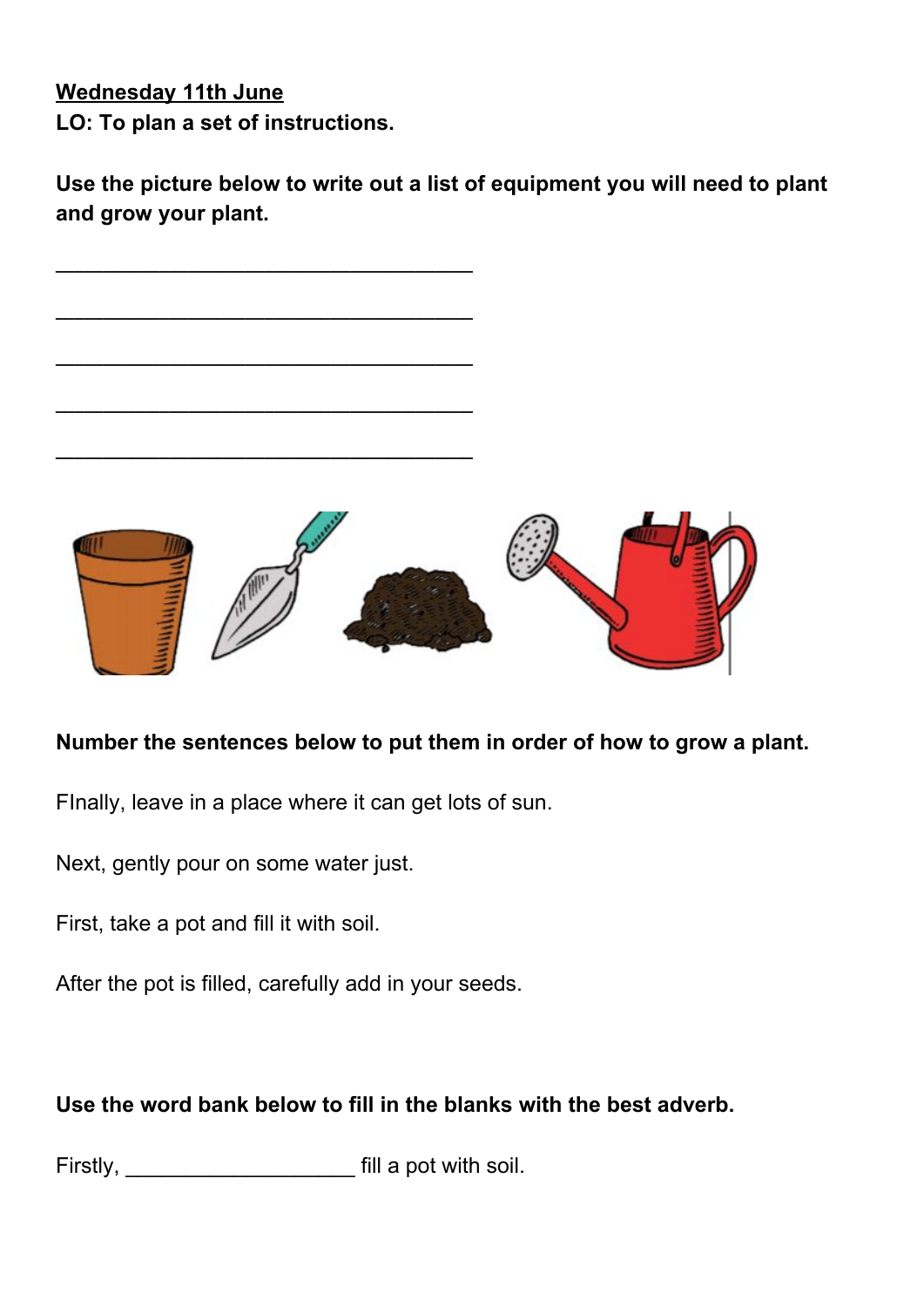Next, Next,  $\blacksquare$  place your seeds in the soil.

Then, \_\_\_\_\_\_\_\_\_\_\_\_\_\_\_\_\_\_\_\_\_\_\_\_\_\_\_\_\_\_\_\_\_ pour some water onto your soil.

Finally, \_\_\_\_\_\_\_\_\_\_\_\_\_\_\_\_\_\_\_\_\_\_\_\_\_\_\_\_ place the pot somewhere in the sun.

**silently gently sensibly carefully quickly angrily**

### **Underline all the verbs in the sentences**

First, you must fill a pot with some soil. You can use your hands or a trowel to do this.

Next, you have to gently put your seeds into the soil.

After your seeds are in the soil, pour some water onto the soil using your watering can.

Finally, leave your pot somewhere it can get lots of sunlight. After a few weeks, you should see your plant start to grow.

**Create a wordbank of words you will use in your instructions. You should include: connectives, verbs and nouns :**

**\_\_\_\_\_\_\_\_\_\_\_\_\_\_\_\_\_\_\_\_\_\_\_\_\_\_\_\_\_\_\_\_\_\_\_\_\_\_\_\_\_\_\_\_\_\_\_\_\_\_\_**

**\_\_\_\_\_\_\_\_\_\_\_\_\_\_\_\_\_\_\_\_\_\_\_\_\_\_\_\_\_\_\_\_\_\_\_\_\_\_\_\_\_\_\_\_\_\_\_\_\_\_\_**

**\_\_\_\_\_\_\_\_\_\_\_\_\_\_\_\_\_\_\_\_\_\_\_\_\_\_\_\_\_\_\_\_\_\_\_\_\_\_\_\_\_\_\_\_\_\_\_\_\_\_\_**

**\_\_\_\_\_\_\_\_\_\_\_\_\_\_\_\_\_\_\_\_\_\_\_\_\_\_\_\_\_\_\_\_\_\_\_\_\_\_\_\_\_\_\_\_\_\_\_\_\_\_**

**\_\_\_\_\_\_\_\_\_\_\_\_\_\_\_\_\_\_\_\_\_\_\_\_\_\_\_\_\_\_\_\_\_\_\_\_\_\_\_\_\_\_\_\_\_\_\_\_\_\_**